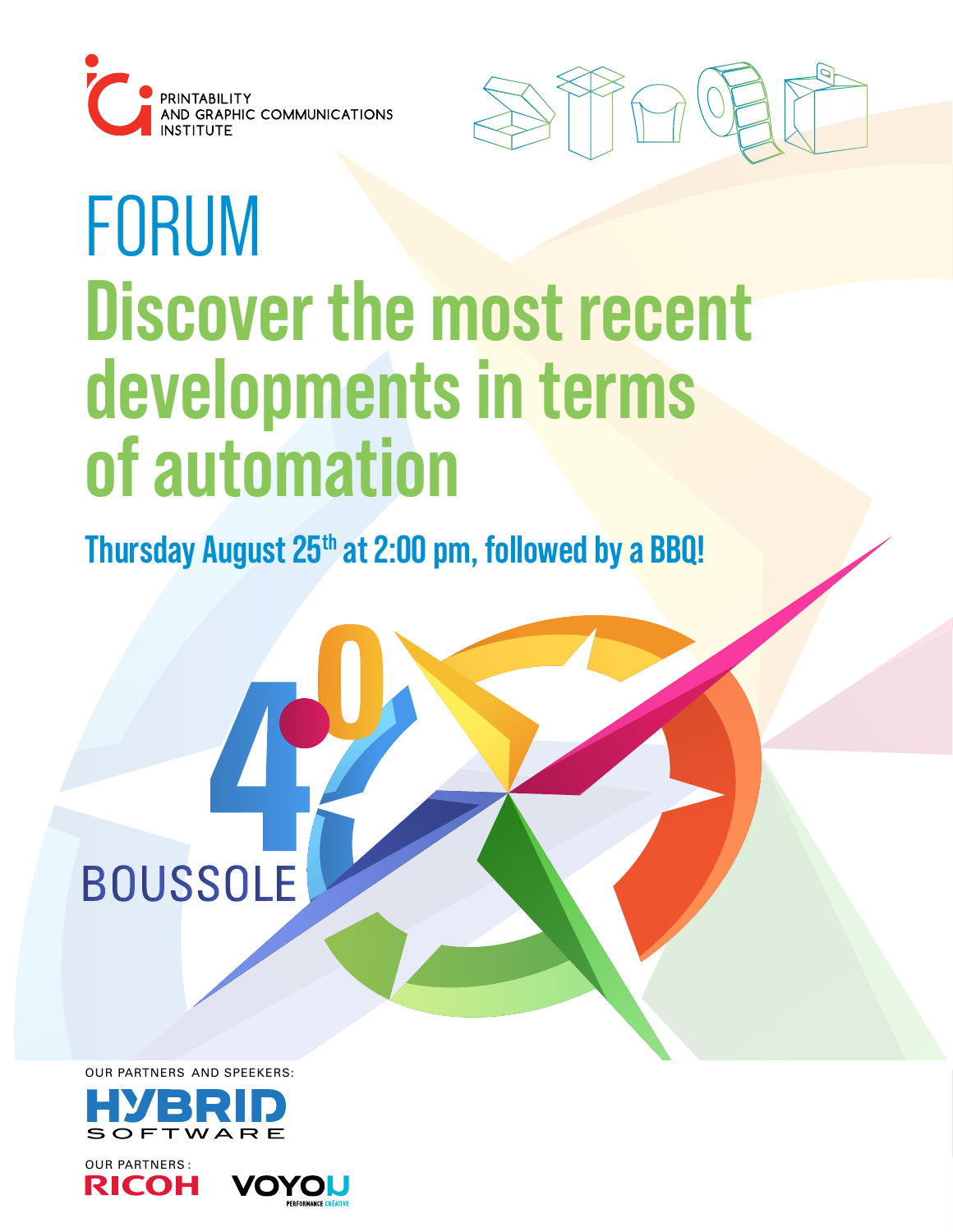### FORUM **Discover the most recent developments in terms of automation**



**Thursday August 25th at 2:00 pm, followed by a BBQ!**

**On Thursday, August 25, ICI will present its Forum on the most recent developments in terms of automation.**

**Date:**  Thursday, August 25, 2022

**Location:**  ICI, 999 Émile-Journault Avenue East, Montreal

**Conference schedule:**  2:00 - 4:30 p.m.

**BBQ celebrating the career of Régent Bernier and our new colleague Christian Gervais :**  4:30 - 9:00 pm (free but reservations are required)

# SPONSORSHIP PLAN : \$1 000

- Exhibitor space of 10 x 10 (one table and two chairs, Wi-Fi)
- Your logo on all promotional materials for the event:
	- Poster, program, email reminders (6 000 names) x 3 mailings minimum
	- ICI website and social networks
- Invitation to attend the event for 3 representatives of your company
- Distribution of your company's promotional material

OUR PARTNERS AND SPEEKERS: